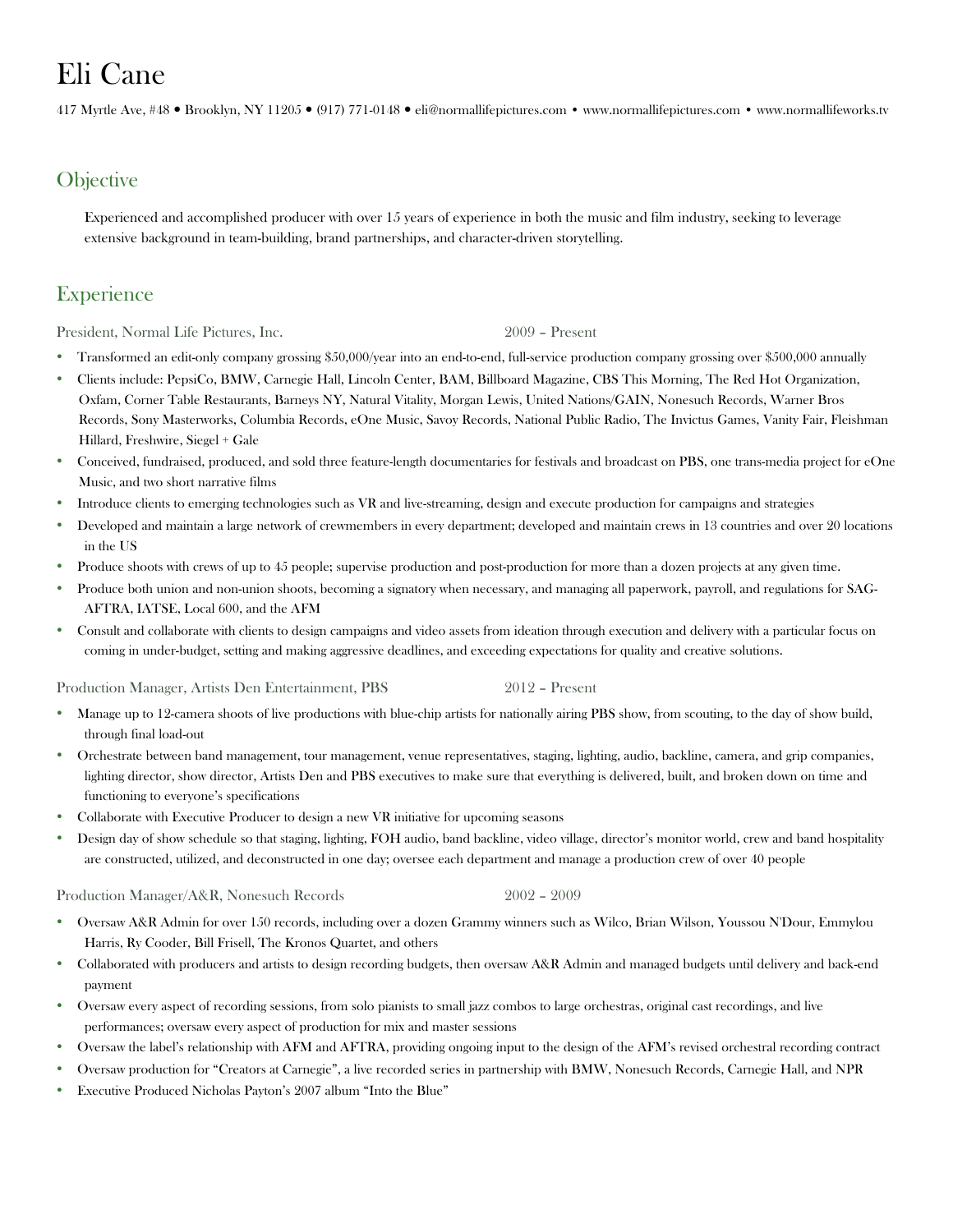- Conceived and spearheaded a vinyl release initiative, including over a dozen new titles' simultaneous release on 180-gram vinyl and the reissue of over 30 classic Nonesuch titles on 180-gram vinyl
- Collaborated with Editorial Coordinator for all album artwork and packaging copy; coordinated between photographers, illustrators, graphic designers and printers to proof final art and copy and deliver final packaging
- Oversaw master delivery, QC, and entry into Warner Music Group database and archive

# Filmography

Baby Won't You Please Come Home (Producer) Forthcoming 2018

- A dramatic short film about that focuses on a mother-daughter relationship as the mother descends into worsening Alzheimer's and puts their Brooklyn brownstone at risk to predatory realtors.
- Starring Michelle Hurst (Orange Is the New Black) and Melanie Nichols-King (The Wire)

On a Knife Edge, (Producer, Editor, Music Supervisor), America ReFramed/PBS World 2017

- A feature-length documentary set on the Pine Ridge Reservation, following Lakota teenager George Dull Knife from age 13 to 19, charting his coming-of-age, growing involvement in social justice movements, and evolving relationship with his single father.
- Screened at festivals across the United States and internationally
- Winner of the Grand Jury Prize at the Portland Film Festival, the Harry Randall Award for Best Feature at the Abraham Lincoln Brigade Archive Human Rights Documentary Film Festival, Best Documentary Director at Tulsa American Film Festival, and a Gold Spotlight Documentary Award
- Designed an educational outreach program for schools and universities which will be inaugurated in April 2018 by the Chicago International Film Festival's Education Program
- Funded by ITVS, Vision Maker Media (PBS), The Tribeca Film Institute, and the Humanities Councils of both South Dakota and Nebraska

Olfactory (Producer) 2016

- A dramatic sci-fi short film about memories and how they never leave us. In the film, "Olfactory" is a system that allows users to reexperience memories. Brian, an app programmer, hacks the system so he can alter his memories, but in doing so, he loses his grip on his current reality.
- Screened at a dozen festivals across the United States and internationally
- Winner of many festival awards, including Best Dramatic Short Film at the Berlin Sci-Fi Film Festival

Land Rush, (Producer, Music Supervisor), BBC/ITVS 2012

- An hour-long documentary set in Mali about agricultural land grabs, following an American sugar corporation as it tries to revolutionize agricultural production in central Mali, as well as the farmers in the villages who will be displaced.
- Part of the Why Poverty? Series, a co-production between ITVS, the BBC, Steps International, and virtually every public broadcaster on the planet. Viewed by over 800 million people upon airing in December 2012.
- Winner 2013 Peabody Award for Excellence in Journalism
- Screened at IDFA in 2013
- Screened for policy makers in both the US Capitol Building in Washington, DC and the House of Parliament in London
- Designed an outreach campaign in partnership with Oxfam to screen the film at events in over a dozen cities around the country as part of Oxfam's Grow campaign and its Behind the Brands campaign; was instrumental in the success of the latter convincing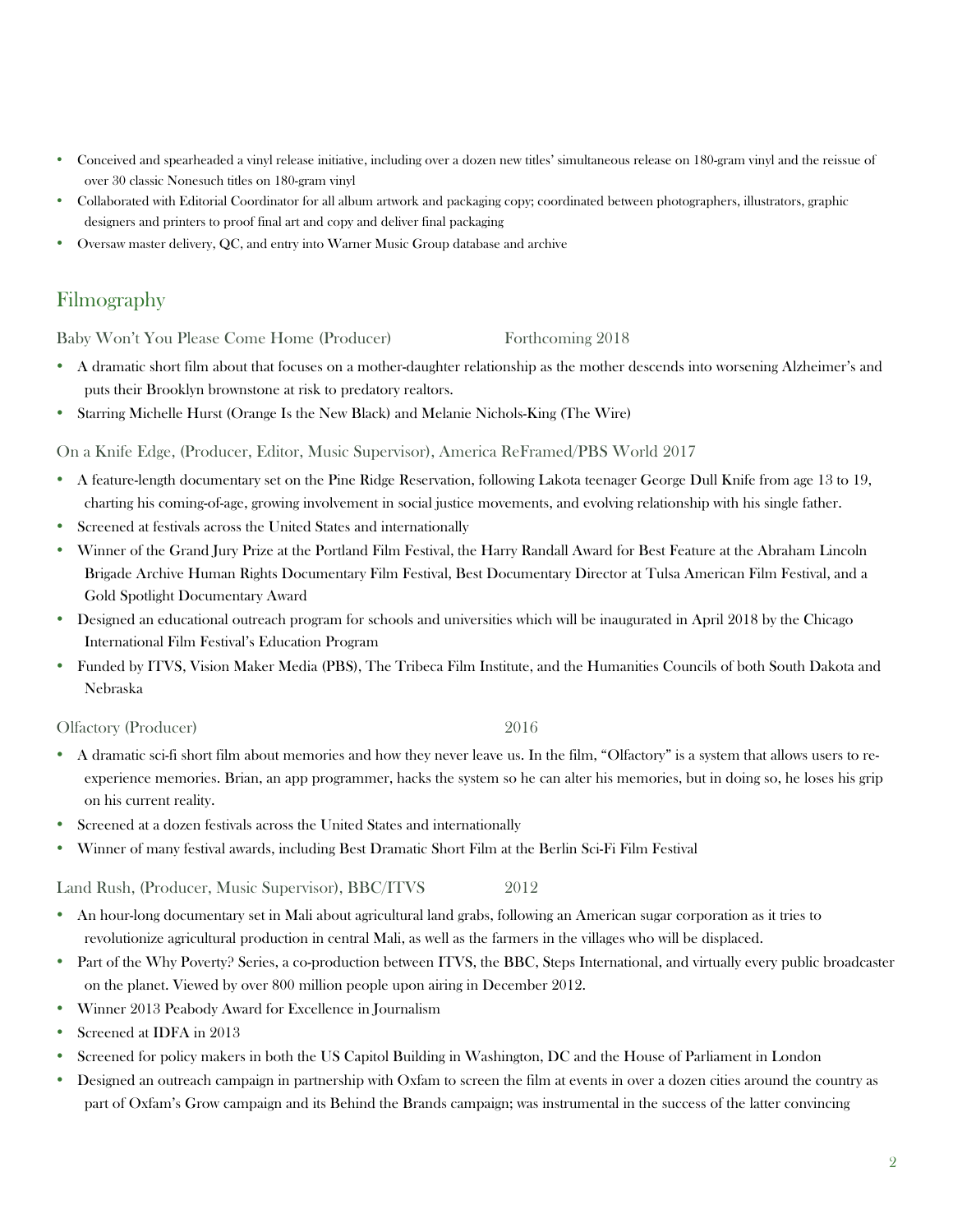General Mills, Associated British Foods (ABF), Danone, Mars, Coca-Cola, Mondelez, Unilever, PepsiCo, and Nestlé to sign a Zero Tolerance for land grabs pledge.

The Market Maker, (Producer, Music Supervisor), Wide Angle/WNET (PBS) 2009

- A hour-long documentary set in Ethiopia about the country's first commodities exchange, the brainchild of a very ambitious woman attempting to end famine by making the country's food markets more efficient.
- Selected for the Good Pitch at Silverdocs in 2009

### Other Selected Filmography

- Live From the Artist's Den: Fleet Foxes/Knockdown Center (Producer/Production Manager) PBS, 2017
- CBS This Morning Presents: Fleet Foxes (Director) CBS, 2017
- Live From the Artist's Den: John Legend/Riverside Church (Producer/Production Manager) PBS, 2017
- Billboard Presents: Fighting For Chicago: The New Dissidents
- Solange/Cranes in the Sky (Music Video), (Producer) Columbia Records, 2016
- Solange/Don't Touch My Hair (Music Video) (Producer) Columbia Records, 2016
- Live From the Artist's Den: The Lumineers/Kings Theater (Producer/Production Manager) PBS, 2016
- Live From the Artist's Den: Sturgill Simpson/Broad Street Ballroom (Producer/Production Manager) PBS, 2016
- Live From the Artist's Den: Marina & the Diamonds/NY Hall of Science (Producer/Production Manager) PBS, 2015
- Live From the Artist's Den: Damien Rice/The Greenpoint Loft (Producer/Production Manager) PBS, 2015
- 199 Heroes (Segment: New York) (Producer) ZDF, 2014
- Live From the Artist's Den: Zac Brown Band/Forest Hills Stadium (Producer/Production Manager) PBS, 2014
- Live From the Artist's Den: Rodrigo y Gabriela/Hispanic Society of America (Producer/Production Manager) PBS, 2014
- Live From the Artist's Den: Vampire Weekend/General Society of Mechanics and Tradesmen (Producer/Production Manager) PBS, 2014
- Live From the Artist's Den: The National/Park Armory (Producer/Production Manager) PBS, 2013
- Whose Land? (short) (Director), Why Poverty? Educational Network, 2013
- A Very Thin Promise (short) (Director), Why Poverty? Educational Network, 2013
- Live from the Artist's Den: Rufus Wainright/Church of the Ascension (Producer/Production Manager) PBS, 2012
- Live from the Artist's Den: The Killers/Capitale (Producer/Production Manager) PBS, 2012
- Duende: Miles Español (Executive Producer/Director) eOne Music, 2011

### **Education**

BA, Magna Cum Laude, Highest Thesis Honors, Tufts University 1997 – 2001

### Skills

Expert in Avid, Final Cut Pro, Microsoft Office Proficient in Quickbooks, Adobe Photoshop, Adobe Premiere, Oracle Languages: English, French